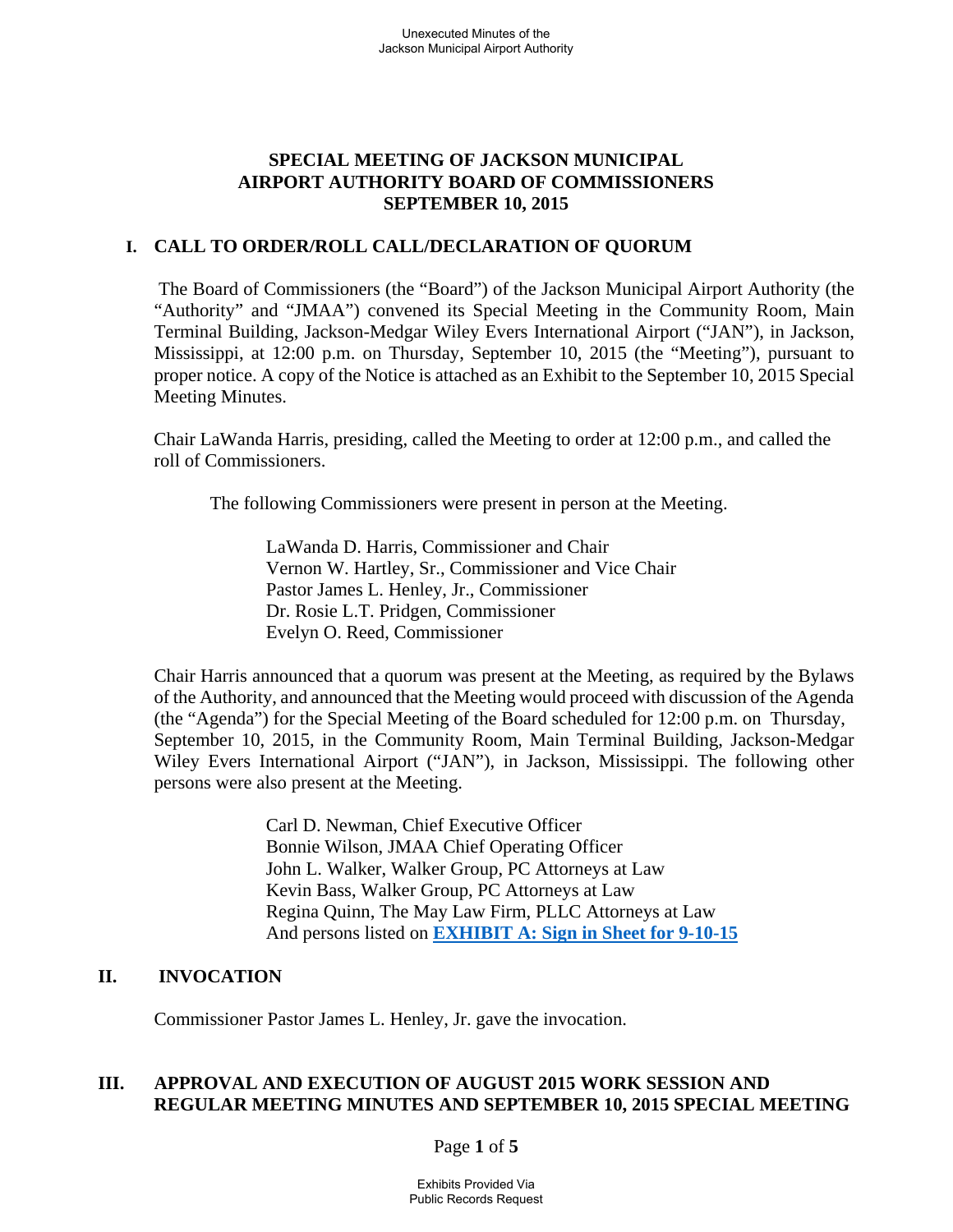## **NOTICE**

A. Regular Work Session of the Board of Commissioners, August 20, 2015

B. Regular Meeting of the Board of Commissioners, August 24, 2015

C. Special Meeting Notice September 10, 2015

# **RESOLUTION CY-2015-135**

#### **APPROVAL AND EXECUTION OF AUGUST 2015 WORK SESSION AND REGULAR MEETING MINUTES AND SEPTEMBER 10, 2015 SPECIAL MEETING NOTICE**

After discussion and review and upon the motion made by Commissioner Dr. Pridgen, seconded by Commissioner Vice Chair Hartley, the Minutes of the Regular Work Session, August 20, 2015, and Regular Meeting, August 24, 2015 and the September 10, 2015 Special Meeting Notice were approved by the affirmative votes of all Commissioners present, and the following resolution was made and entered.

**RESOLVED**, that the Board hereby approves the Minutes of the Regular Work Session, August 20, 2015, and the Regular Meeting of the Board of Commissioners, August 24, 2015 and the September 10, 2015 Special Meeting Notice as presented and directs that said minutes and notice be filed in the appropriate minute book and records of the Authority.

Yeas: Harris, Hartley, Henley, Pridgen, Reed Nays: None Abstentions: None

September 10, 2015

# **IV. PUBLIC COMMENTS**

None

Mr. Carl D, Newman, CEO, announced that he would not proceed in the order as shown in the agenda, and moved ahead to the Action Item before returning to the Fiscal Year 2016 Budget Presentation under Reports.

# **V. ACTION ITEMS**

Mr. Jack Weldy, Properties Manager, introduced Rodney Chamblee and Chris Thigpen of The Chamblee Company and then explained the Project Title: Sleep Inn Transfer and Amendment, and presented information concerning the project from the JMAA PowerPoint Presentation at pages 2-3. The JMAA PowerPoint Presentation is attached as an exhibit to the September 10, 2015 Special Board Meeting Minutes. The Board then resolved the Motion below.

> Page **2** of **5** Exhibits Provided Via Public Records Request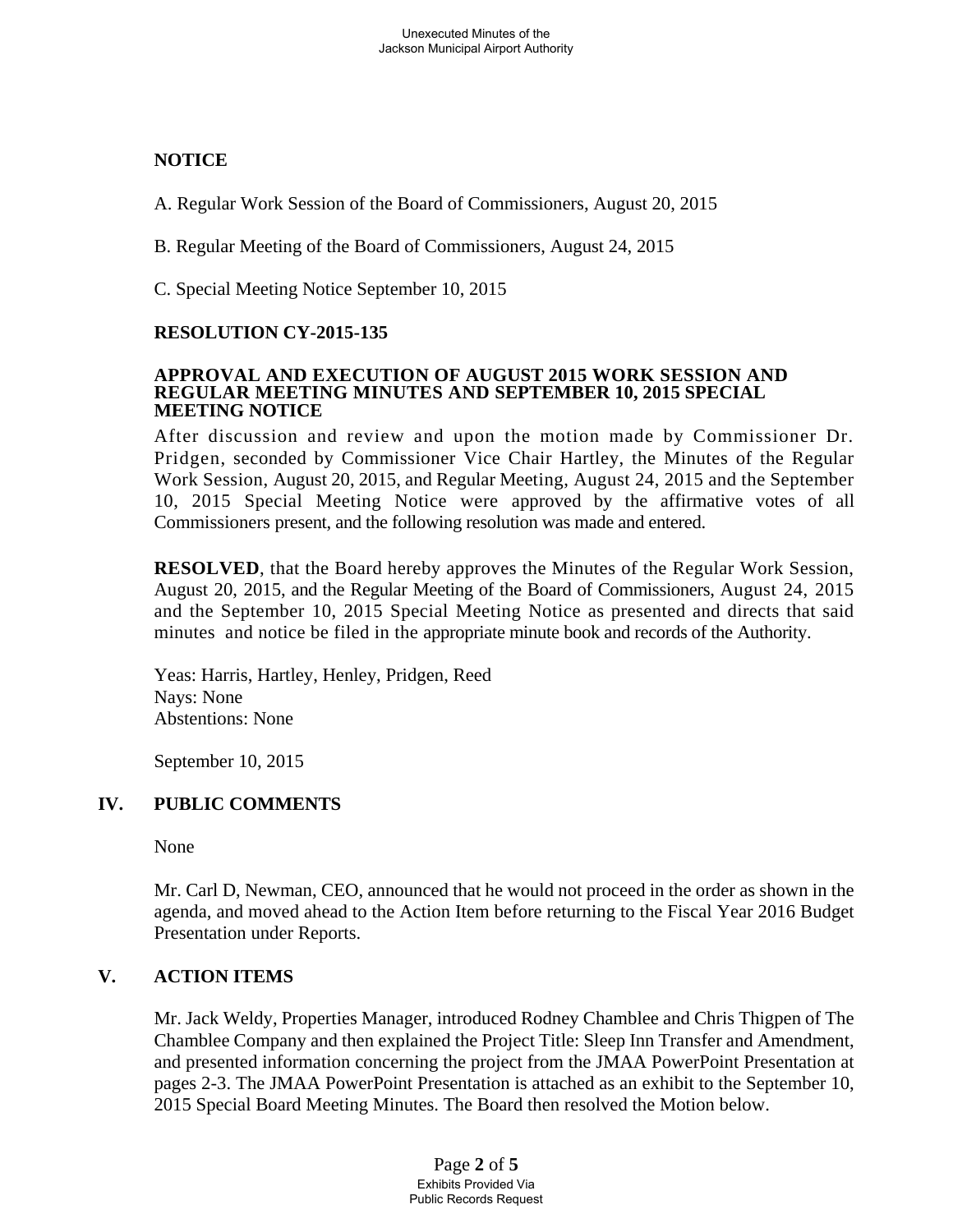## **A.** *The Chamblee Company's Request to Reacquire and Extend the Sleep Inn Property Lease, JMAA: Authorize Transfer and Amendment of Lease………………..Page 1*

### **RESOLUTION CY-2015-136**

## **RESOLUTION AUTHORIZING TRANSFER OF A LEASE AGREEMENT FROM JACKSON SI NOTE, LLC TO SUMMIT INCOME PROPERTIES, LLC AND AMENDMENT AND RESTATEMENT OF A LEASE AGREEMENT TO PROVIDE FOR A LEASE TERM OF FIFTY (50) CALENDAR YEARS AFTER EXECUTION OF THE NEW LEASE.**

Upon motion by Commissioner Pastor Henley, seconded by Commissioner Dr. Pridgen, the following **RESOLUTION** was made and unanimously approved.

**WHEREAS**, the Board has considered the request of JMAA's staff for authority to: (1) assign the Ground Lease Agreement dated August 14, 1997 (the "Hotel Lease") between Jackson SI Note, LLC ("Jackson SI") and the Jackson Municipal Airport Authority (JMAA) from Jackson SI to Summit Income Properties, LLC, a Mississippi limited liability company and an affiliate of The Chamblee Company ("Chamblee"); and (2) amend and restate the Hotel Lease in its entirety (the "New Lease"); and

**WHEREAS**, the amendment and restatement will provide for a lease term of fifty (50) calendar years from the date of execution of the New Lease, subject to reversion to the original remaining lease term (currently 22 years), if Summit does not complete certain improvements to the Sleep Inn constructed on the leased property, and make certain other changes to the Hotel Lease to make it financeable in the current banking environment; and

**WHEREAS**, the Chief Executive Officer shall not sign a new lease with Chamblee until Chamblee reacquires the Sleep Inn lease from Jackson SI and closes its funding transaction with the PriorityOne Bank to provide the funds to make the improvements to the Sleep Inn, which it represented to the Board of Commissioners that it will make; and

**WHEREAS**, if the above events do not take place before November 6, 2015, the Chief Executive Officer shall bring this matter back to the Board of Commissioners for review and consideration; and

**WHEREAS**, the Board finds that such requests are fully explained in the Memorandum dated September 9, 2015, at pages 1-4 of the Special Meeting Packet.

**IT IS THEREFORE, RESOLVED** that the Board authorizes JMAA's Staff to: (1) assign the Ground Lease Agreement dated August 14, 1997 (the "Hotel Lease") between Jackson SI Note, LLC ("Jackson SI") and the Jackson Municipal Airport Authority (JMAA) from Jackson SI to Summit Income Properties, LLC, a Mississippi limited liability company and an affiliate of The Chamblee Company ("Chamblee"); and (2) amend and restate the Hotel Lease in its entirety (the "New Lease") to provide for a lease term of fifty (50) calendar years from the date

Page **3** of **5**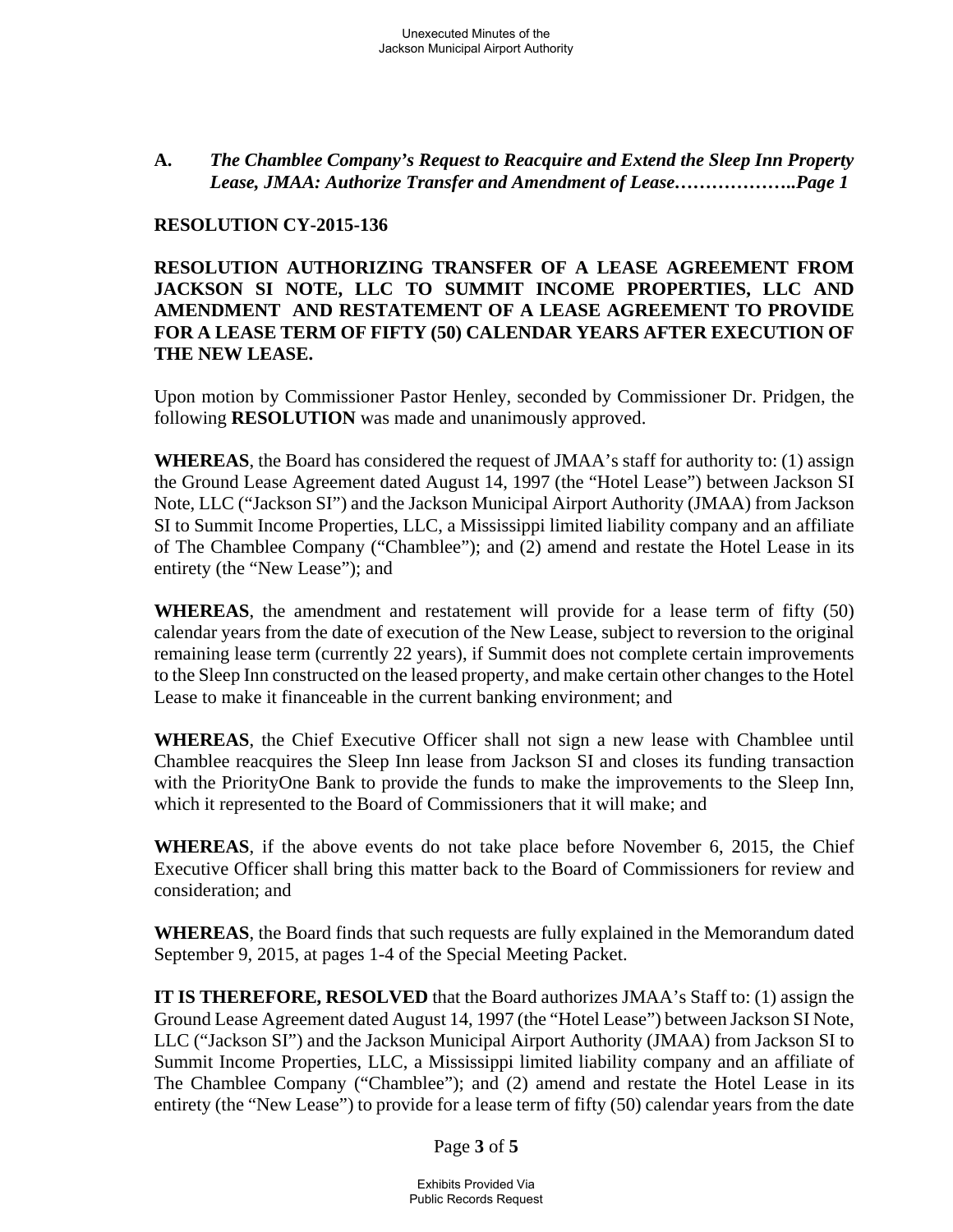of execution of the New Lease; and

**IT IS THEREFORE, FURTHER RESOLVED** that if Summit does not complete certain improvements to the Sleep Inn constructed on the leased property and make certain other changes to the Hotel Lease to make it financeable in the current banking environment, the New Lease will revert to the original remaining lease term (22 years); and

**IT IS THEREFORE, FURTHER RESOLVED** that the Chief Executive Officer shall not sign a new lease with Chamblee until Chamblee reacquires the Sleep Inn lease from Jackson SI and closes its funding transaction with the PriorityOne Bank to provide the funds to make the improvements to the Sleep Inn, which it represented to the Board of Commissioners that it will make; and

**IT IS THEREFORE, FURTHER RESOLVED** that if the above events do not take place before November 6, 2015, the Chief Executive Officer shall bring this matter back to the Board of Commissioners for review and consideration. The Board finds that such requests are fully explained in the Memorandum dated September 9, 2015, at pages 1-4 of the Special Meeting Packet.

Yeas: Hartley, Pridgen, Harris, Reed, Henley Nays: None Abstentions: None

September 10, 2015

Various Commissioners asked Mr. Weldy questions about some of the information provided during the presentation. Mr. Rodney Chamblee and Mr. Newman, CEO responded to those questions.

# **VI. REPORTS**

# **A. Chief Executive Officer**

## *1. Presentation Regarding the Jackson Municipal Airport Authority's Fiscal Year 2016 Budget.*

Mr. Carl D, Newman, CEO, addressed the Commissioners and informed them that a draft of the Fiscal Year 2016 budget was being presented for their consideration, in order for them to be fully informed and ask any questions that they may have. Mr. Newman then provided information concerning the budget contained in the JMAA Fiscal Year 2016 Budget Presentation at pages 1-23. The JMAA Fiscal Year 2016 Budget Presentation is attached as an exhibit to the September 10, 2015 Special Meeting Minutes. The components of the Budget Presentation included, "Financial Targets" (page 3), "Operational Focus Elements" (page 4), "Major Operating Revenue Changes FY 2016 Budget" (page 11), " Major Operating Expense Changes" (page 14), "Statement of Income and Expeses - FY16 Budget vs FY15 Forecast" (page 17-20) and "2016 Capital Budget" (page 23).

> Page **4** of **5** Exhibits Provided Via Public Records Request